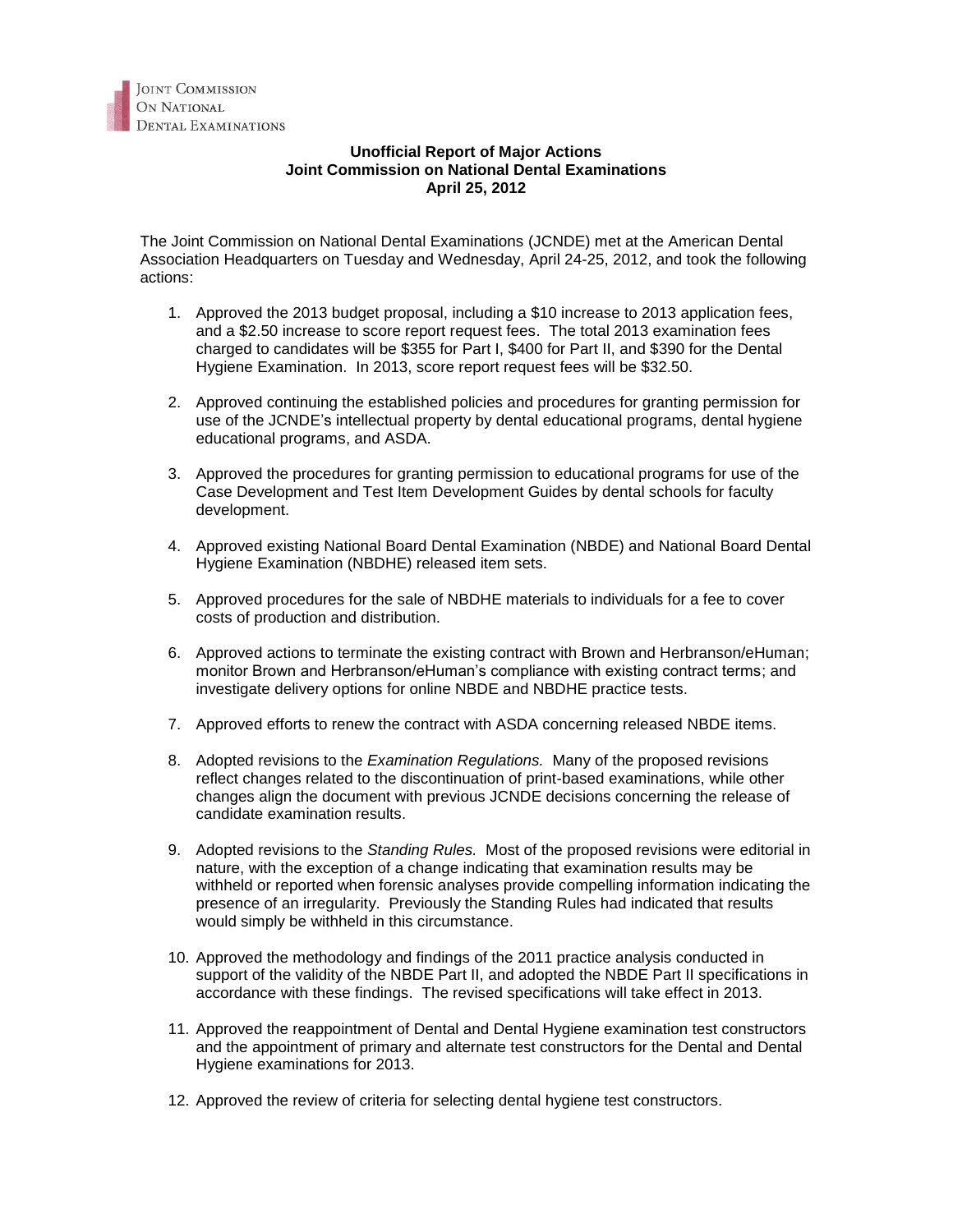- 13. Approved the identification of key research topics that would benefit the Joint Commission's testing program. These topics would be determined by key stakeholders (e.g., the Committee on Research and Development, the Committee for an Integrated Examination, staff). In reviewing future Innovative Dental Assessment Research Grant Program (IDEA) proposals, special consideration will be given to topics that are consistent with the goals of the Joint Commission's current and future testing programs.
- 14. Approved the following changes to the IDEA application procedure: (1) IDEA applicants must include a letter of intent with a 2-page summary of their proposed projects, (2) the timeline between application and award cycle is revised to include the submission and review of the letter of intent, and (3) the letter of intent must be reviewed by the chair of the Committee on Research and Development, one R&D consultant, and one staff member. The intention of these changes is to increase the quality of proposals received and their alignment with the goals of the Joint Commission.
- 15. Considered three IDEA proposals requesting funding for the 2011-2012 funding cycle, but denied all three requests.
- 16. Approved of a list of 2012-2013 research and development projects and expenditures, and expenditures pertaining to projects currently supported by the IDEA program.
- 17. Approved the 2011 editions of the NBDE and NBDHE Technical Reports.
- 18. Considered a request by the NBDE Part II Pharmacology Test Construction Committee (TCC) for Pharmacology TCC members to determine pharmacology content and its weighting for NBDE Part II. The JCNDE denied this request.
- 19. Considered additional information concerning the impact of the 5-Years/5-Attempts Examination Eligibility Rule, and reviewed existing deterrents to irregularities. The JCNDE took no action concerning this information.
- 20. Considered information concerning the development and progress of the Integrated National Board Dental Examination. The JCNDE took no action concerning this information.
- 21. Elected Dr. Guy Shampaine as Chair and Dr. Lorin D. Peterson as Vice Chair of the Joint Commission. Their terms will begin in October of 2012.
- 22. Approved April 9, 2014 as the scheduled Joint Commission meeting date for 2014.

Dr. Peter S. Trager (ADA), Chair Dr. J. Stephen Sill (AADB), Vice Chair Dr. B. Ellen Byrne (ADEA) Dr. Jerri Ann Donahue (AADB) Dr. Connie Drisko (ADEA) Ms. Mary Lou Gerosky (ADHA) Dr. Birgit J. Glass (ADEA) Dr. Robert A. Hersh (ADA) Dr. Lorin D. Peterson (ADA) Dr. LeeAnn Podruch (AADB) Dr. Guy Shampaine (AADB) Ms. Kelley Shannon (Public)